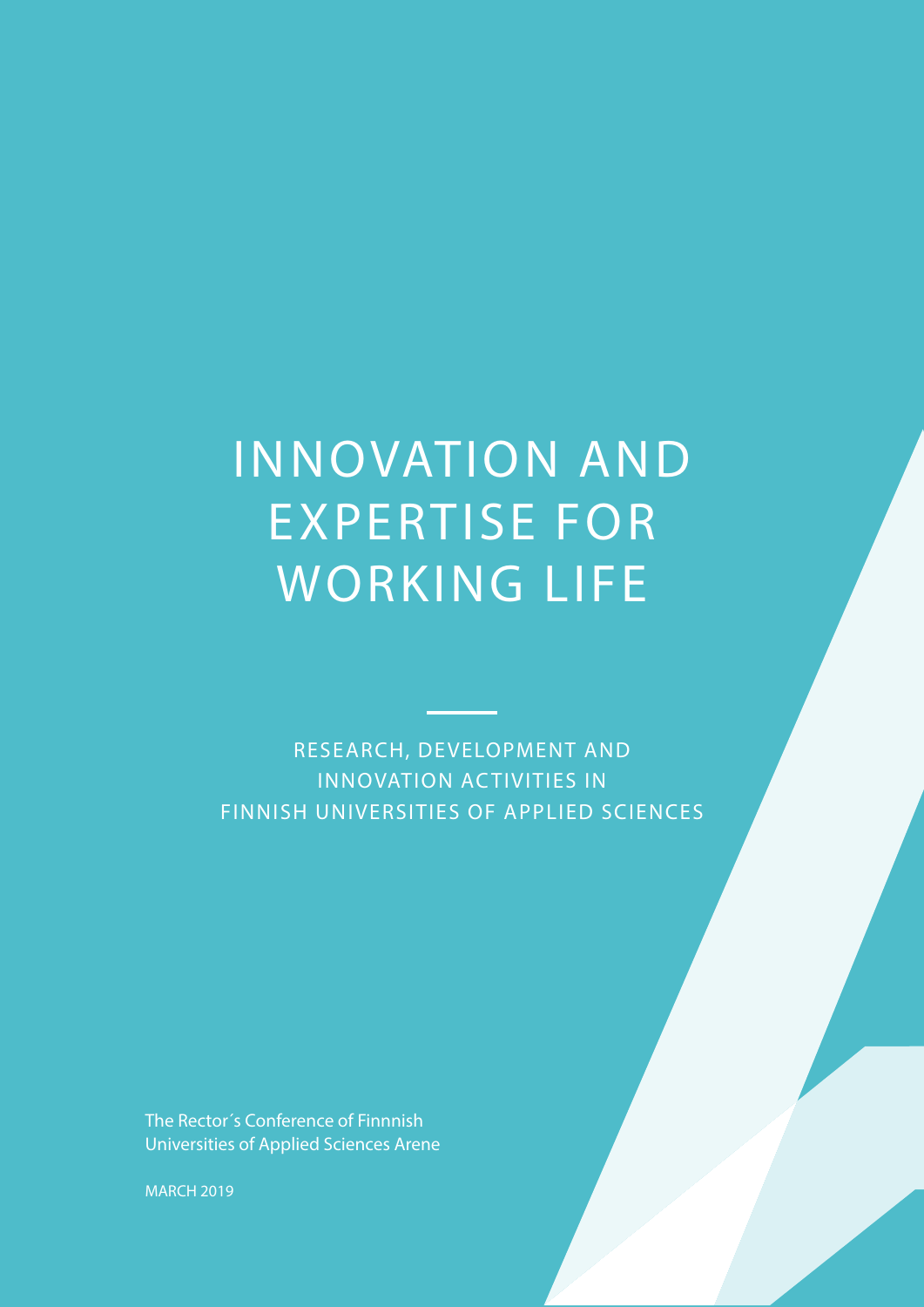### RESEARCH, DEVELOPMENT AND INNOVATION ACTIVITIES IN FINNISH UNIVERSITIES OF APPLIED SCIENCES

The mission of Finnish universities of applied sciences is to carry out research, development and innovation (RDI) activities that serve working life and regional development and help renew regional business structures. Finnish universities of applied sciences are the only Finnish institutions that have been issued a statutory task in innovation activities.

RDI is the second main task of universities of applied sciences, and it represents a key method for the development of working life. Universities of applied sciences transfer the new expertise that is created in RDI activities to their degree-based education.

RDI activities are very versatile, practical and meet the needs of working life partners and other beneficiaries. These activities aim to develop services, products and, increasingly often, new expertise in the workplace. Universities of applied sciences participate in regional and sectoral ecosystems. A significant part of these activities are conducted in projects that include external funding sought by higher education institutions.

The applied research that is conducted at universities of applied sciences is used to produce knowledge for the needs of working life and society at large. Out of the total available amount of RDI funding, 97 million (58 %) was allocated to development work, 67 million (40 %) to innovation activities and 3 million (2 %) to basic research. RDI represents around 18 per cent of the entire volume of the activities conducted by universities of applied sciences.

## **RDI activities in Universities of Applied Sciences 2017**

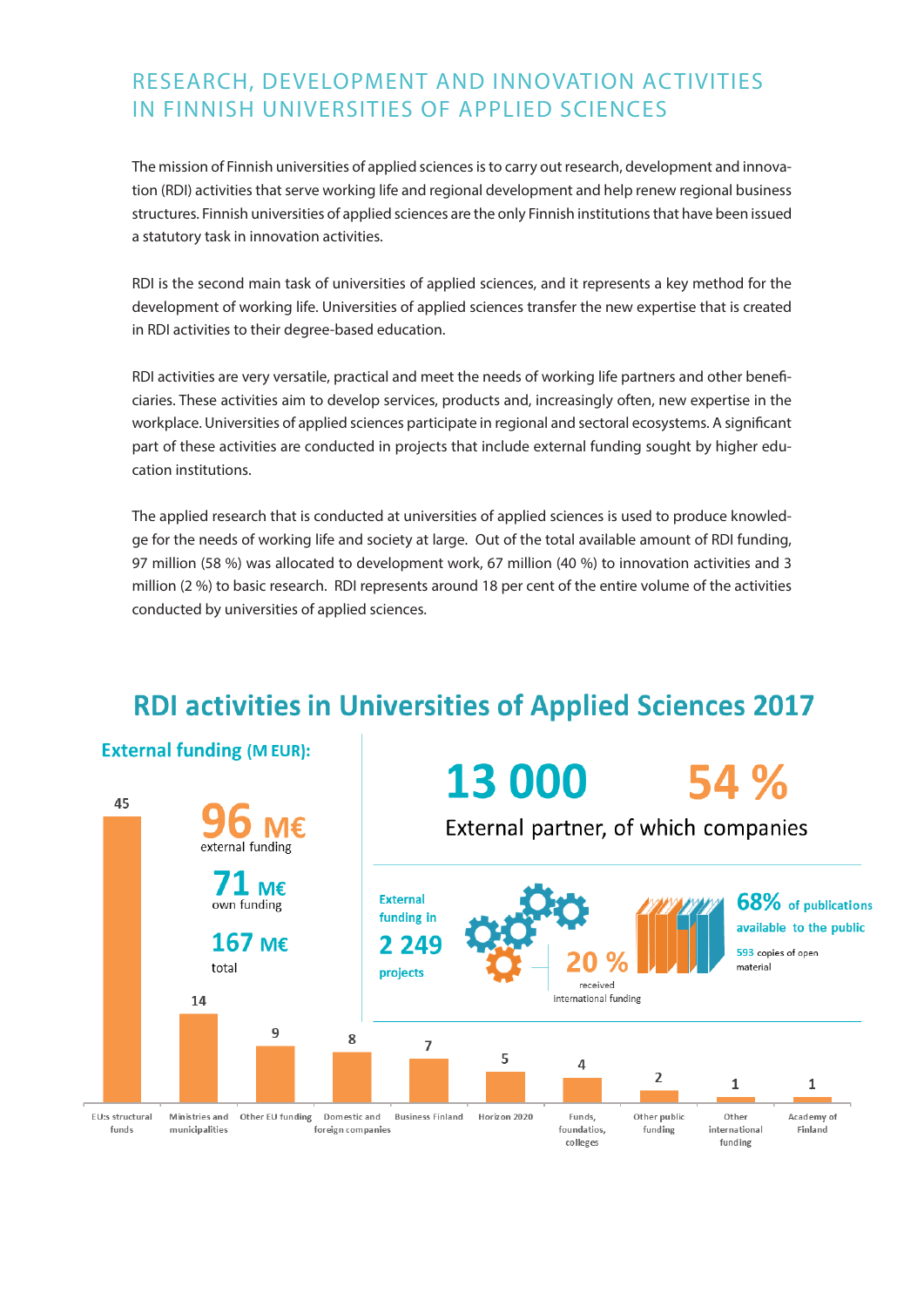#### FOCUS AREAS

The strategies created by Finnish universities of applied sciences include focus areas that represents phenomenon-based areas of expertise that centre around knowledge and expertise. These focus areas enable long-term collaboration and the creation of partnerships.

The establishment of a focus area means that the university of applied sciences in question is ready to commit and focus its expertise around a chosen topic for the long term.

Higher education institutions that have been profiled by their areas of expertise can then complement one another through their expertise, which in turn helps maintain the diversity of Finnish working life and business. The selection of these focus areas is based on the needs of each university of applied sciences' operating area, which is described in regional strategies and operating plans.

#### RESOURSES IN 2017

A total of 167 million euros was spent on RDI activities, of which 96 million euros represented external funding. The share of EU funding sources in external funding was around 60 per cent. The most important sources of funding were the EU's structural funds. The significance of the framework programme for research and innovations is increasing steadily.

Around a third of university of applied sciences staff participated in RDI activities, around 4,100 people in total. The people who participated in the activities are staff who work primarily in RDI or teaching.

#### **PARTNERSHIPS**

Finnish universities of applied sciences implement their RDI activities together with companies and working life, other higher education institutions and research centres, public development organisations as well as actors from the third sector. In 2017, the RDI activities of universities of applied sciences included over 13,000 partners, over half of which were companies. This number of partners is increased by various research and expertise-based clusters that Finnish universities of applied sciences are actively involved in.

#### STUDENT PARTICIPATION

The RDI activities of universities of applied sciences are characterised by the participation of students as part of their studies, practical on-the-job training and final projects. Out of all the credits accrued by basic degree students, 15 per cent were earned in studies that were related to RDI activities. Students who participate in project activities are provided with the opportunity to increase their professional competence and learn the skills necessary for working life. Student participation increases their expertise and readiness to act in development-oriented tasks in working life.